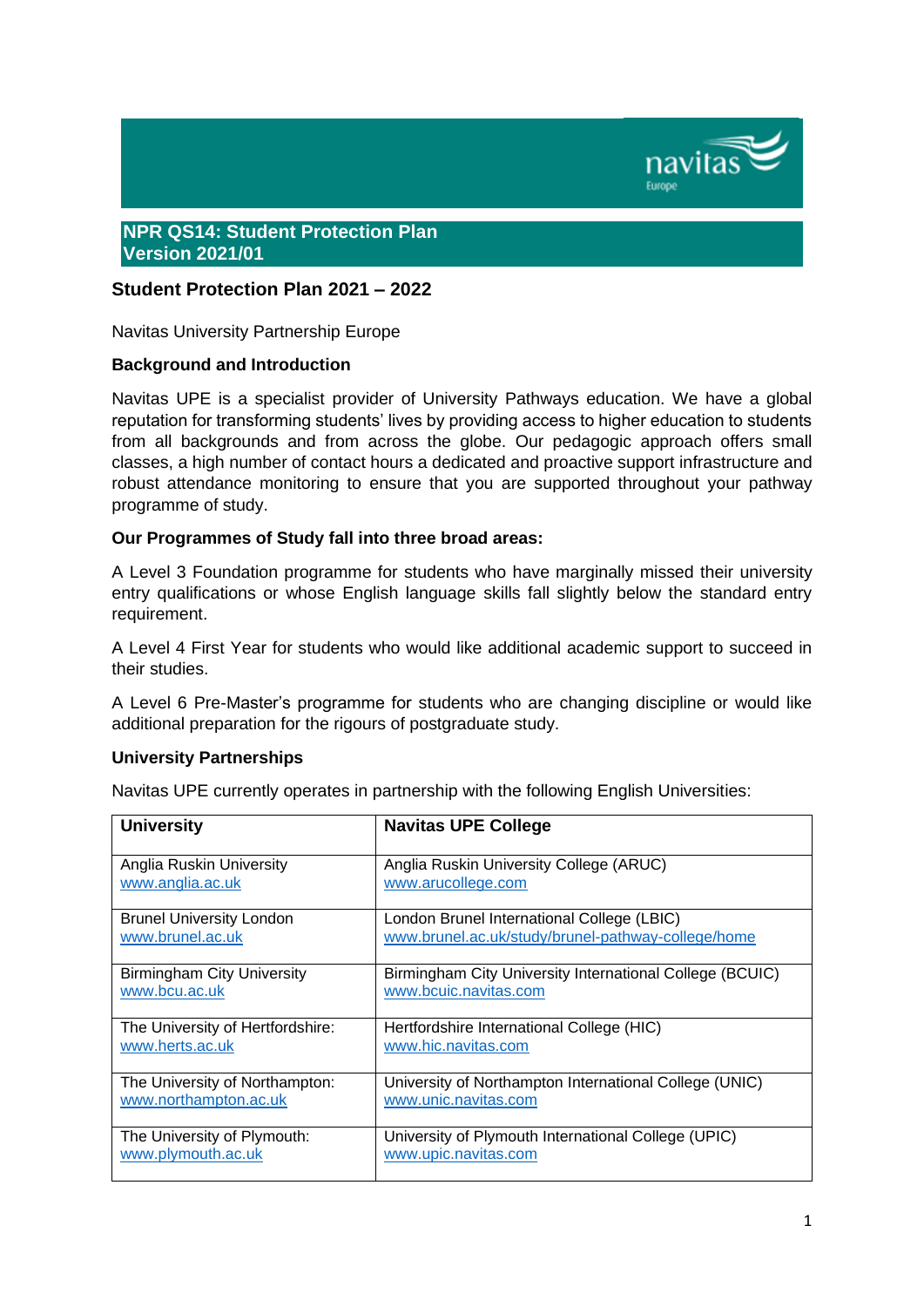| The University of Portsmouth: | International College Portsmouth (ICP)      |
|-------------------------------|---------------------------------------------|
| www.port.ac.uk                | www.icp.navitas.com                         |
| The University of Leicester:  | University of Leicester Global Study Centre |
| www.le.ac.uk                  | www.leicestergsc.com                        |
| University Academy 92         | UA92 Global                                 |
| www.ua92.ac.uk                | www.global.ua92.ac.uk/                      |

All of the Navitas UPE Partner Universities listed above are registered with the Office for Students (OfS) and have produced a Student Protection Plan as a condition of Registration. The Student Protection Plan will be made available to all University and Partner College students and prospective students via the University and Partner College websites. These can be viewed at the following:

| <b>University</b>                     | <b>Student Protection Plan</b>                                                                                                  |  |  |
|---------------------------------------|---------------------------------------------------------------------------------------------------------------------------------|--|--|
|                                       |                                                                                                                                 |  |  |
| Anglia Ruskin<br>University           | https://aru.ac.uk/-/media/Files/corporate-documents/Student-protection-<br>plan.pdf?la=en&hash=CE31D2FB69496960FB4FC5A4BD00ED7F |  |  |
| <b>Brunel</b><br>University<br>London | www.brunel.ac.uk/about/administration/policy?id=b4fb32d0-6549-42e2-87a7-<br>b47a4f741afa                                        |  |  |
| <b>Birmingham City</b><br>University  | www.bcu.ac.uk/about-us/corporate-information/policies-and-procedures/student-<br>protection-plan                                |  |  |
| The University<br>of Hertfordshire    | data/assets/word_doc/0012/231042/Student-<br>https://www.herts.ac.uk/<br>Protection-Plan.docx                                   |  |  |
| The University<br>of Northampton      | https://searchtundra.northampton.ac.uk/?tag=fb041601-4886-464a-9e19-<br>c0c3cf183a23                                            |  |  |
| The University<br>of Plymouth         | www.plymouth.ac.uk/students-and-family/student-protection-plan-spp                                                              |  |  |
| The University<br>of Portsmouth       | http://policies.docstore.port.ac.uk/policy-221.pdf                                                                              |  |  |
| The University<br>of Leicester        | https://le.ac.uk/study/how-to-apply/student-protection-plan                                                                     |  |  |
| University<br>Academy 92              | https://ua92.ac.uk/storage/app/media/Student%20Policy%20Documents/UA9<br>2%20Student%20Protection%20Plan%20-%202020%20final.pdf |  |  |

This Student Protection Plan sets out the measures that Navitas UPE have in place to protect you the student in the event that a risk to the continuation of your studies at one of the nine Navitas UPE Colleges listed on page 1 should arise. **This Plan covers your period of study with the College.** The level of study you will be undertaking might be pre-sessional English, Foundation, First year or Pre-Masters. **Once you have completed the level(s) of study with the College and have progressed to the Partner University to complete your programme, you will come under the Student Protection Plan of the Partner University**, links to which are provided in the table above.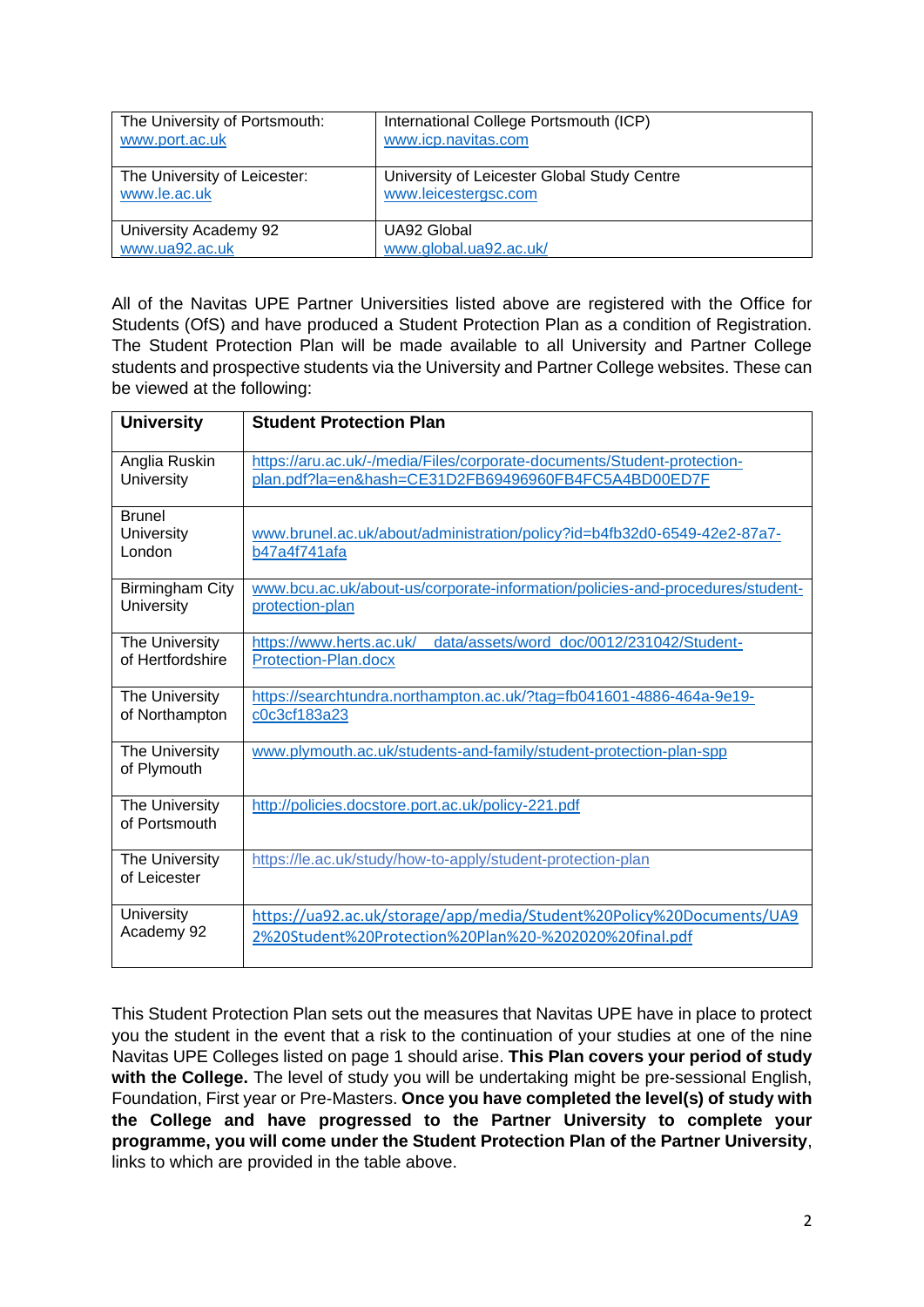Navitas UPE is committed to ensuring that it maintains a strong financial base and the infrastructure and staffing required to enable students enrolled in its Colleges to complete their studies. Where changes to resourcing or programmes on offer are planned, the priority will be to protect students' interests and ensure that any changes are introduced in such a way as to enable students to complete their programmes in a way which meets their expectations. Risks that students may be prevented from completing their programmes for reasons of programme closure or the College's inability to deliver the programme are considered to be **very low.** Our commitments to you, description of the issues, risk assessment and mitigating measures are set out below.

## **Our commitments to you**

We commit to:

- Being open and transparent with you should any risk to the continuity of your programme of studies arise, and inform you in a timely manner;
- Taking reasonable steps to protect your studies should your programme be discontinued;
- Consult with you and take into account your views in a timely manner before deciding to implement any substantial changes to your programme, discontinuing it, or closing a Navitas UPE College;
- Taking into consideration the needs of all our students and the impact on your fellow students of any proposed changes and protective measures;
- Informing the OfS of any changes that may necessitate a review of this Student Protection Plan or any measures contained within it;

## **What type of issues are covered by the Student Protection Plan?**

Below are some examples of the types of events which could cause the Plan to be triggered, and some examples of events that would not.

| <b>Covered (Material Changes)</b>                | <b>Not covered</b>                            |
|--------------------------------------------------|-----------------------------------------------|
| If the College:                                  | If the College:                               |
| Discontinues your specific                       |                                               |
| programme                                        |                                               |
| Closes the location (Navitas UPE<br>$\checkmark$ |                                               |
| College) on which the programme is               |                                               |
| taught                                           |                                               |
| Can no longer provide the<br>$\checkmark$        |                                               |
| programme to you for any other                   |                                               |
| reason, for example:                             |                                               |
| We (the College) cease<br>➤                      | X Minor adjustments and improvements          |
| operating through no choice                      | to a programme. (This could include           |
| of our own;                                      | no longer accepting new students on           |
| $\triangleright$ We (the College) lose the       | a particular version of the                   |
| right to provide the                             | programme).                                   |
| programme or qualification                       |                                               |
| (external accreditation);                        | <b>X</b> Minor adjustment to module           |
| $\triangleright$ The Partner University loses    | content.                                      |
| its visa sponsor licence                         |                                               |
| which allows both the                            | <b>X</b> Changes to your timetable, including |
| College and University to                        | rooms, buildings or on-campus                 |
| recruit and register                             | location.                                     |
| international students;                          |                                               |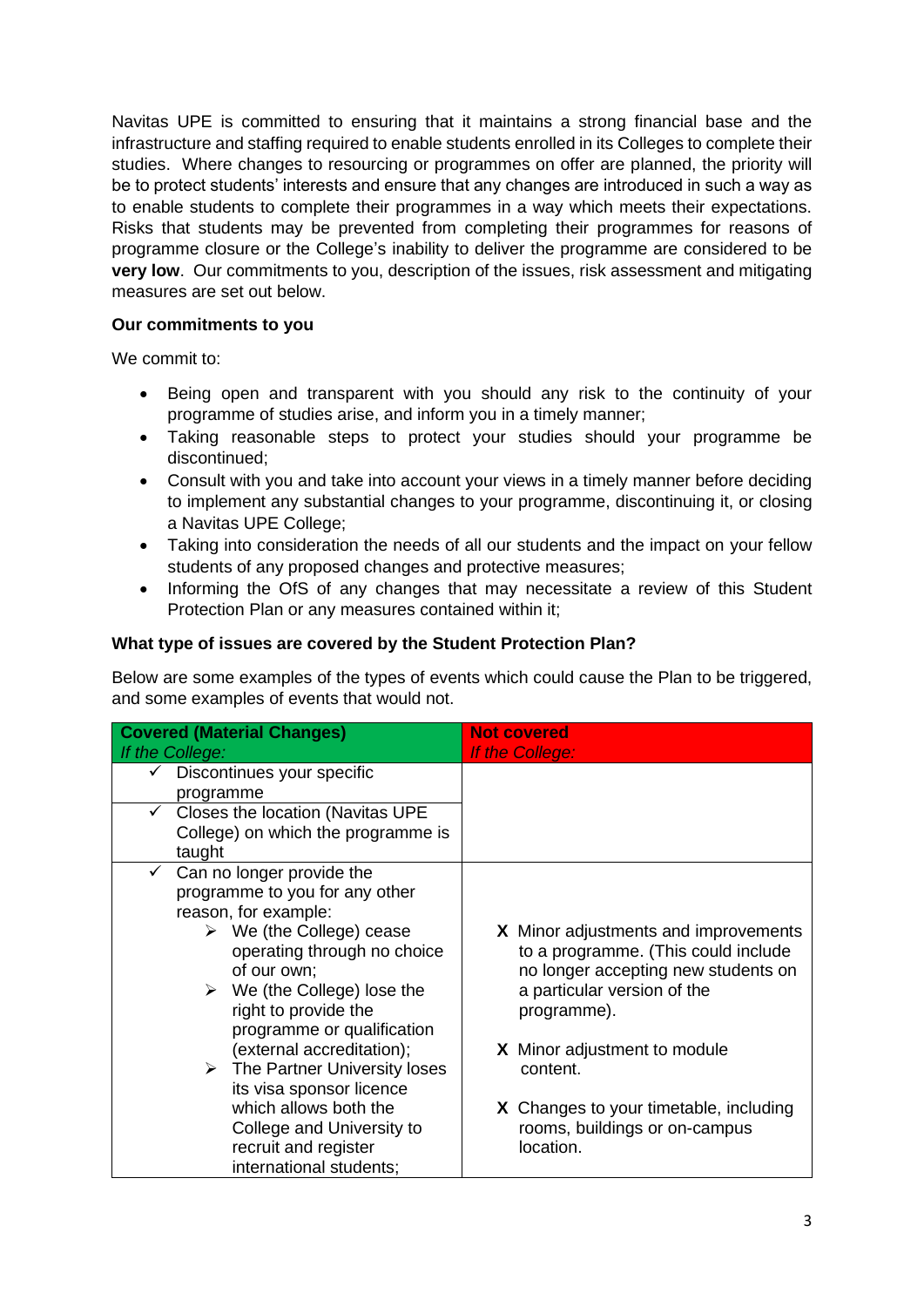| $\blacktriangleright$ | You face short term                           |  |
|-----------------------|-----------------------------------------------|--|
|                       | disruption to your                            |  |
|                       | programme through staff                       |  |
|                       | illness; industrial action; or                |  |
|                       | minor structural damage                       |  |
|                       | rendering teaching facilities                 |  |
|                       |                                               |  |
|                       | temporarily unavailable                       |  |
|                       | $\triangleright$ You face long term           |  |
|                       | disruption to your                            |  |
|                       | programme that continuously                   |  |
|                       | and materially affects your                   |  |
|                       | programme teaching over                       |  |
|                       | many months (e.g., fire in a                  |  |
|                       | key building leaving it                       |  |
|                       | unstable);                                    |  |
|                       | $\triangleright$ We (the College) work with a |  |
|                       | partner to deliver your                       |  |
|                       | programme and they are                        |  |
|                       | unable to continue, or decide                 |  |
|                       | to stop, delivering that                      |  |
|                       | programme                                     |  |
|                       | $\triangleright$ The Partner University close |  |
|                       | or reorganise the School or                   |  |
|                       | Department to which your                      |  |
|                       | programme belongs and                         |  |
|                       | there is not, therefore, the                  |  |
|                       | required subject knowledge                    |  |
|                       | to continue teaching your                     |  |
|                       | programme.                                    |  |

### **Assessment of the overall risk**

It is important to note that whilst Navitas UPE and each College will plan for a wide range of scenarios, many of these are very unlikely to happen. Navitas UPE is an established global education provider with a proven record of providing good academic outcomes for our students. We operate under a well-constituted governance structure with a strong financial base. The Navitas UK Holdings Board of Directors under an independent Chair oversees any actions relating to the Office for Students, including this Student Protection Plan. As such, we are able to support and fund the proposals in this plan should the need occur. We maintain a Risk Register records and reviews any potential events which could trigger this Plan. Should the likelihood of one of these trigger points increase, there are lines of communication and processes to escalate risks through the Joint Strategic Partnership Management structures with our Partner Universities to ensure that interventions to mitigate them takes place. Navitas UPE and our Partner Universities assess that the risk of the occurrence of the material changes listed above to be low because of a mix of financial stability and robust business planning.

# **Action in the event of a Material Change which triggers the Student Protection Plan**

**1. If we cease delivering a programme:**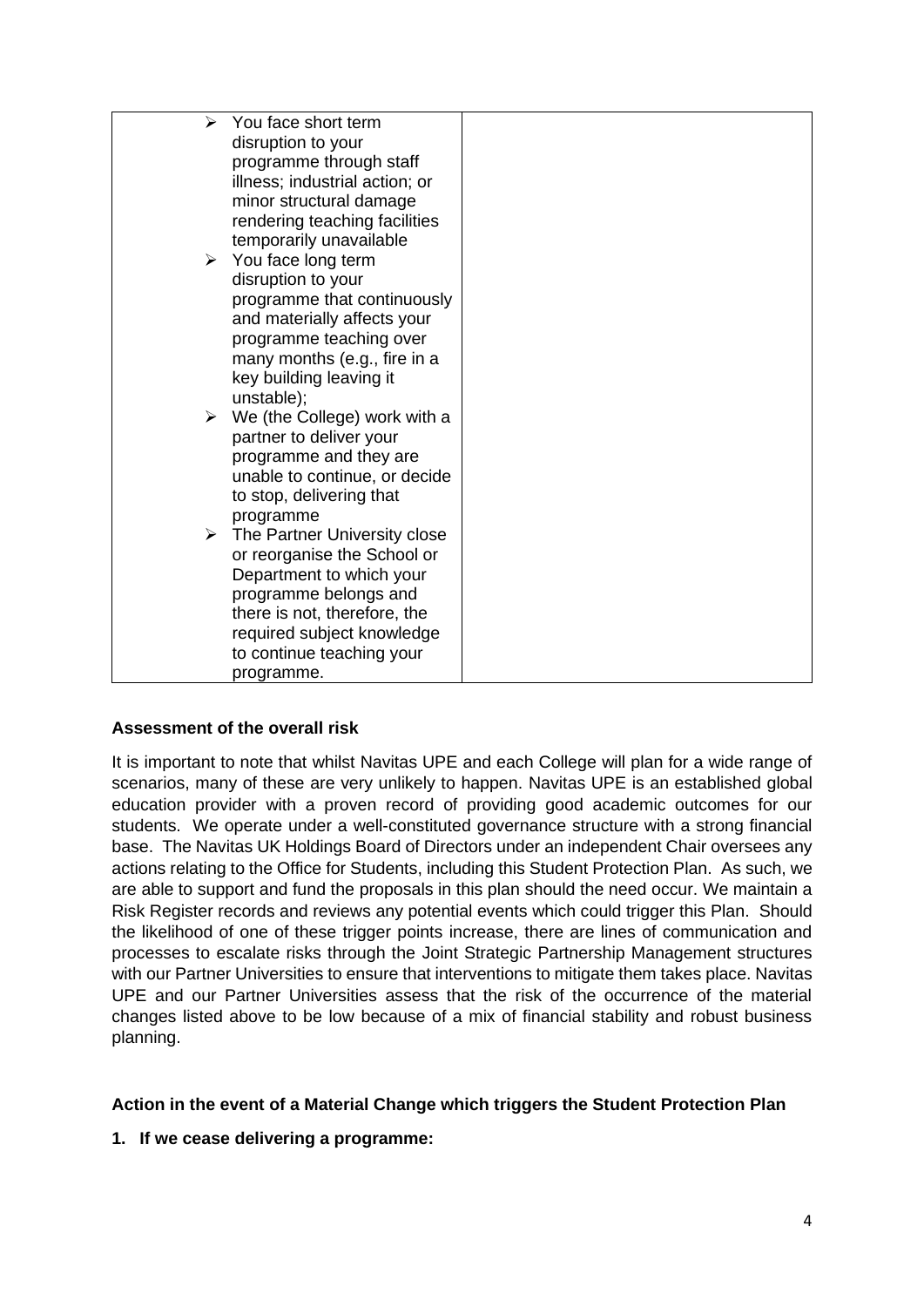Navitas UPE Colleges offer pathways into undergraduate and post graduate programmes awarded by our Partner Universities. From time to time, our Partner Universities will review the portfolio of programmes that they offer and may temporarily suspend or permanently withdraw a programme. When considering whether or not to suspend or permanently withdraw a programme, the Partner University will consider what impact the decision will have on students already on the programme, and those who have made an application to study on the programme but have yet to enrol. For those students already enrolled on the programme and studying with the College, wherever possible, we will enable you complete your studies (what we refer to as 'teaching out'). In doing this we will carefully manage our approach to staffing and other resources to ensure your studies are affected as little as possible. Where it is not possible to teach out then we will consider whether there are options for you to change programmes at the College, or to transfer to another Navitas College and University Partner which offers the same or a very similar programme, to enable you to complete your studies in your chosen degree. Where appropriate, we will consider financially compensating you where you suffer demonstrable, material financial loss because of the suspension or permanent withdrawal of your programme of studies under our Compensation and Refund Policy.

# **2. If the programme you are enrolled on loses its accreditation:**

If your programme loses its accreditation from a professional, statutory or regulatory body, we will consider measures to protect your student experience, such as:

- Offering you the chance to move to another programme;
- Delivering a modified version of the same programme;
- Providing assistance for you to switch to another Navitas College whose Partner University has the relevant accreditation;
- Where the above is not possible, we would support you to transfer to an appropriate programme (possibly at another provider) and, where appropriate, financially compensate you where you suffer demonstrable, material financial loss because of disruption to your studies, under our Compensation and Refund Policy.

# **3. Disruption to College activity:**

There are a number of events which could cause disruption to the day-to-day functioning of the College, for example, loss of key teaching staff, industrial action, staff illness, fire/flood etc. Where there is disruption to programme delivery, we will normally consider whether it is practicable to make changes to delivery, rather than closing or suspending the affected programme. For students studying on a Tier 4/Sponsor visa, we will take into account the adverse effect that any disruption to teaching might have in enabling you to complete your programme within the timeframe stipulated by the UKVI. The actions we will take to minimise disruption may include:

- Temporary short-term suspension of programme delivery (e.g., where there is a change in the programme delivery location or staffing, with appropriate actions to mitigate the impact on you);
- Making alternative timetabled arrangements to replace any scheduled teaching that is missed;
- Changes to the delivery location or method, which may include distance learning;
- Changes to the staffing of a programme, including the recruitment of alternative staff, where appropriate;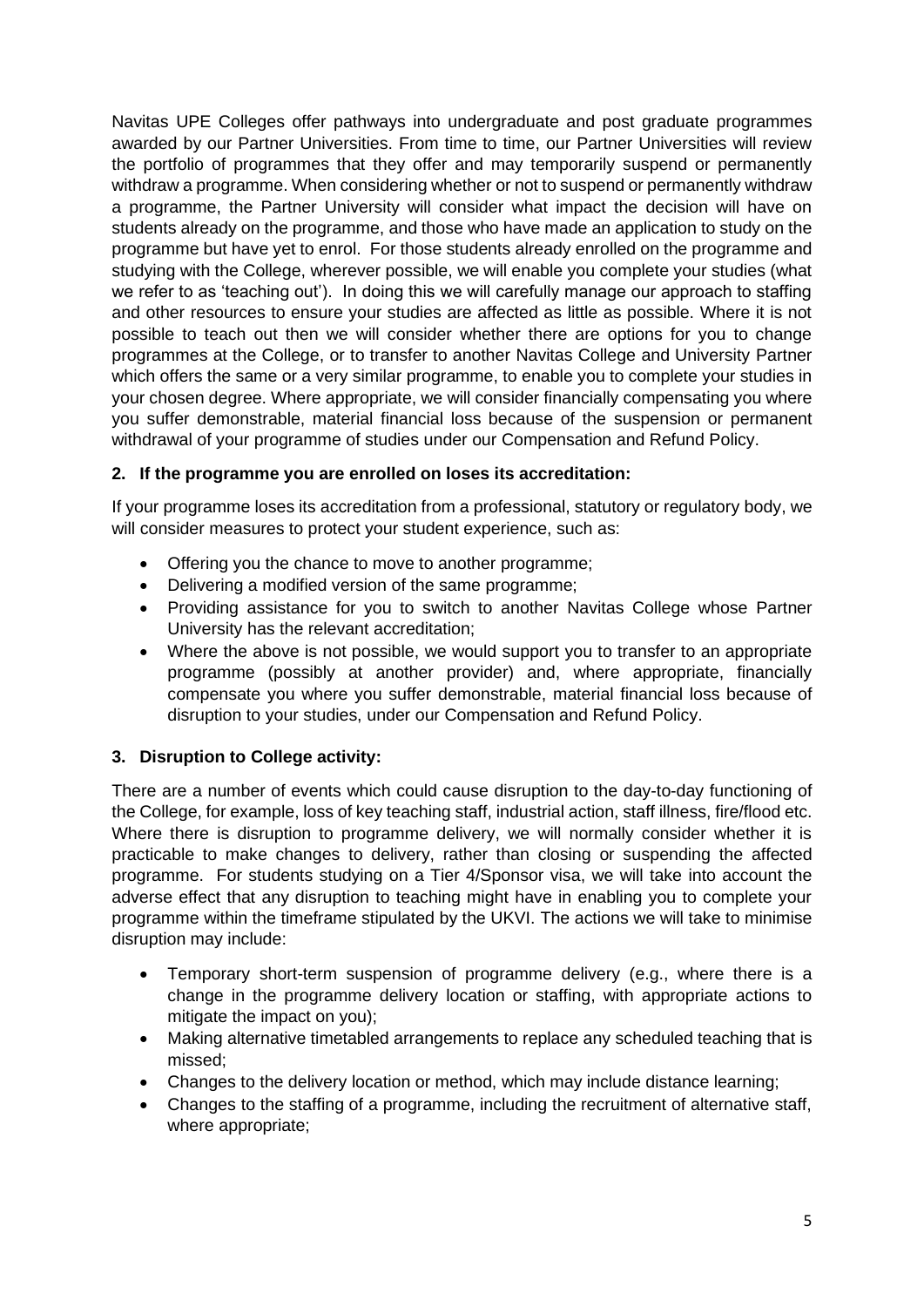- Considering amendments to the assessment process to take any disruption into account so as not to disadvantage students but still maintaining academic integrity in the process;
- Offering you the opportunity to transfer to an alternative programme;
- Providing reasonable support to you to access a programme run by another Navitas College, or another provider, including making arrangements for the transfer of your credits and information about your academic progress.

In any of the above scenarios, where appropriate, we will consider financially compensating you where you suffer demonstrable, material financial loss because of disruption to your studies under our Compensation and Refund Policy.

# **4. If the University's Sponsor Licence is suspended or revoked**

The risk that the College will no longer be able to recruit and teach overseas students due to the loss or suspension of the Partner University's Sponsor Licence is deemed to be **highly unlikely**. Navitas UPE Colleges and their Partner Universities have robust procedures in place to ensure compliance with immigration legislation, covering admissions and procedures for current students. If the Partner University Sponsor status is suspended, the College will take all reasonable steps to minimise disruption to you by, for example:

- Working with UKVI to allow you to complete your year of study or programme;
- Allowing you to enrol and commence your studies, if you are already in receipt of a visa based upon an allocated CAS from the University;
- Offering you the opportunity to postpone your application pending the resolution of the suspension (if you have not already commenced your travel to the College/University);
- Where the above is not possible, we would support you to transfer to an appropriate programme at another Navitas UPE College, or another provider and, where appropriate, financially compensate you where you suffer demonstrable, material financial loss because of disruption to your studies, under our Compensation and Refund Policy.

If the University Sponsor Status is revoked, we will take all reasonable steps to minimise disruption to you by, for example, assisting you switch to an alternative sponsor.

# **5. If part or all of the College teaching space (or other study location) closes:**

The risk that students will be unable to complete their programme due to closure of individual buildings is **highly unlikely.** Where we have to close part or all of the allocated teaching space, or if it becomes unusable for student activity, we will typically consider remedies such as:

- Relocating provision to an alternative suitable location. This may include hiring spaces for programme delivery (where possible);
- Revising the timetable to allow all of the schedules of teaching to take place in the available facilities. This may involve student contact sessions delivered outside of normal office hours. Where we take this approach, we will consult with you and undertake equality impact statements to assess the effect on students with different needs, characteristics and circumstances;
- Where the above is not possible, we would support you to transfer to an appropriate programme at another Navitas College/University, or another provider.